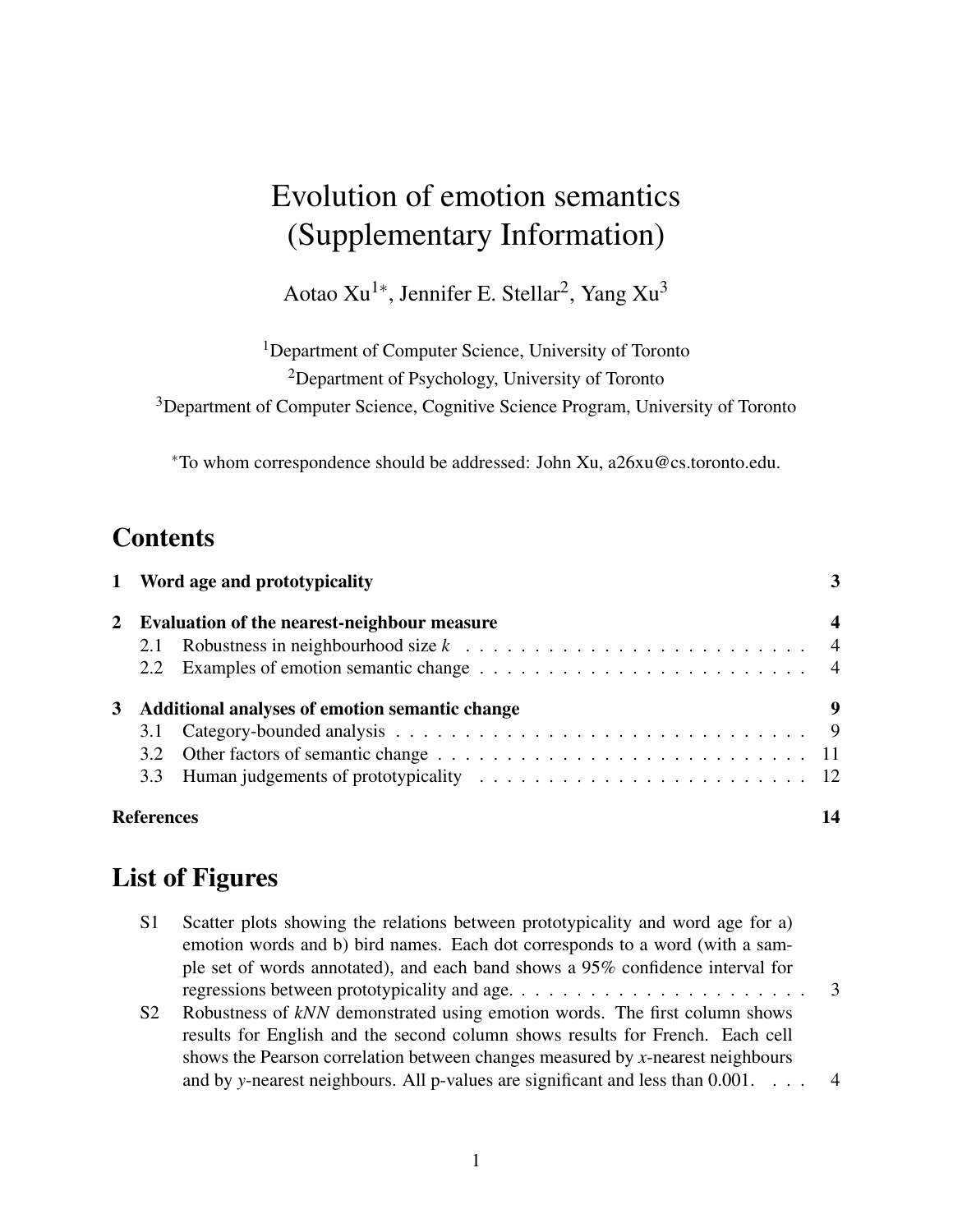| S <sub>3</sub> | Scatter plots showing the negative correlations between emotion prototypicality<br>and rates of semantic change between the 1890s and 1990s, in a) English and b) |    |
|----------------|-------------------------------------------------------------------------------------------------------------------------------------------------------------------|----|
|                | French. Each dot corresponds to an emotion term (with a sample set of words an-                                                                                   |    |
|                | notated), and each band shows a 95% confidence interval for regressions between                                                                                   |    |
|                |                                                                                                                                                                   |    |
| S <sub>4</sub> | Predictor coefficients from multiple regressions on rates of semantic change. Error                                                                               |    |
|                | bars show standard error, and "n.s.", "**", "***", "***" denote no significance at                                                                                |    |
|                | $p < 0.05$ , and $p < 0.05$ , $p < 0.01$ , $p < 0.001$ respectively. a) shows results for                                                                         |    |
|                |                                                                                                                                                                   |    |
| S <sub>5</sub> | WordNet hierarchy of hypernyms and hyponyms for a) positive emotion words and                                                                                     |    |
|                | b) negative emotion words. Valence is determined by our data described in Section                                                                                 |    |
|                |                                                                                                                                                                   |    |
| S6             | Predictor coefficients from multiple regressions on rates of semantic change. Er-                                                                                 |    |
|                | ror bars follow the same layout as Figure S4. Prototypicality is estimated using                                                                                  |    |
|                |                                                                                                                                                                   | 13 |
| S7             | Predictor coefficients from multiple regressions on rates of semantic change. Error                                                                               |    |
|                | bars follow the same layout as Figure S4. Prototypicality is based on human ratings. 13                                                                           |    |

# List of Tables

| S1             | Top 20 most changing English emotion words along with their 3 nearest neigh-      |  |
|----------------|-----------------------------------------------------------------------------------|--|
|                |                                                                                   |  |
| S <sub>2</sub> | Top 20 least changing English emotion words along with their 3 nearest neighbours |  |
|                |                                                                                   |  |
| S <sub>3</sub> | Top 20 most changing French emotion words along with their 3 nearest neighbours   |  |
|                |                                                                                   |  |
| S <sub>4</sub> | Top 20 least changing French emotion words along with their 3 nearest neighbours  |  |
|                |                                                                                   |  |
|                |                                                                                   |  |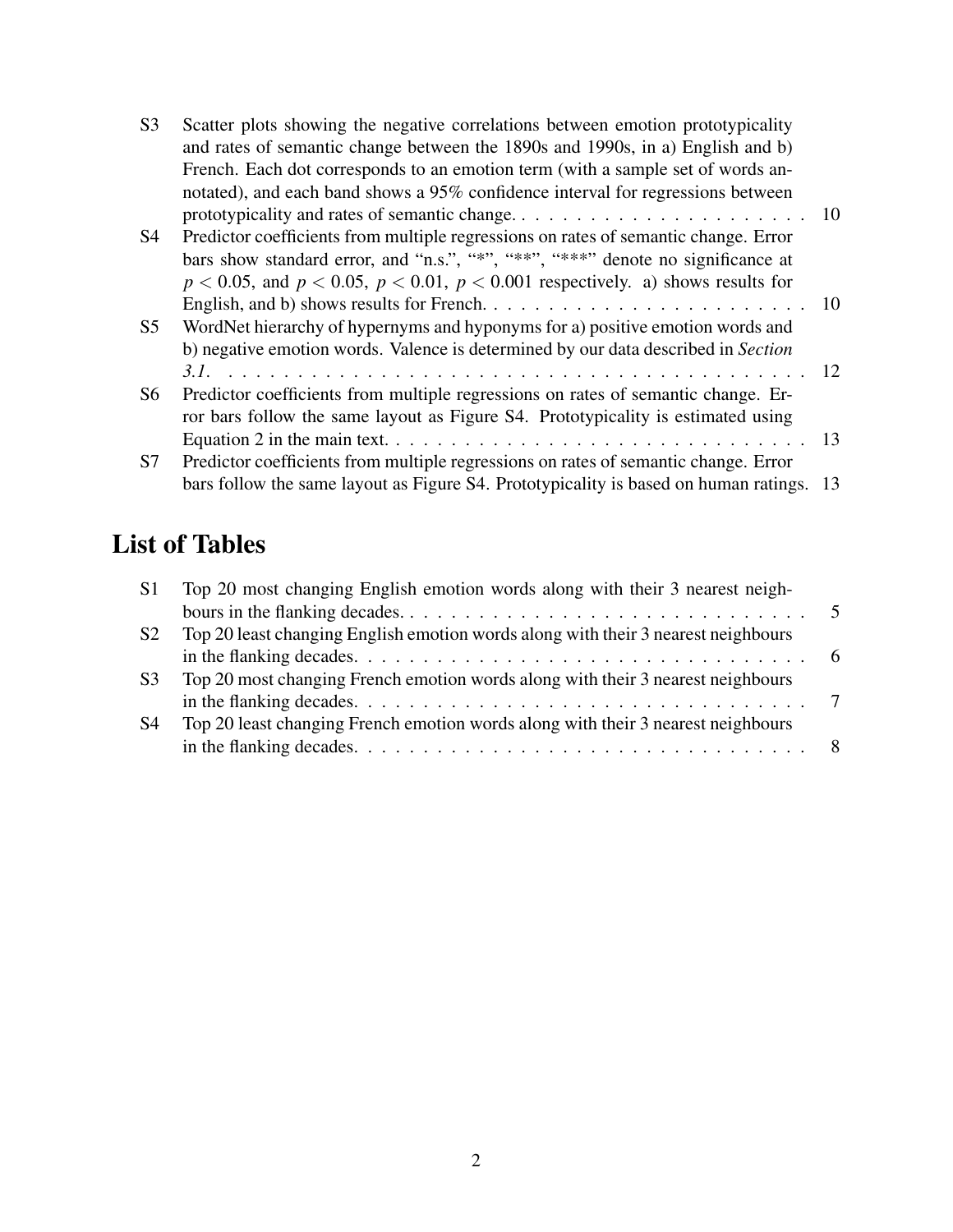# 1 Word age and prototypicality

Here we further demonstrate the differences between prototypicality in emotions and prototypicality in birds. Previous work has suggested that prototypical emotion concepts are well-defined and may have particularly strong social or cultural scripts (Barrett, 2006; Fehr & Russell, 1984; Russell & Barrett, 1999). Thus it is conceivable that words for prototypical emotion concepts exist in a lexicon prior to those less prototypical emotion words. In contrast, prototypicality of birds is based on biological taxonomy (Boster, 1988) and grounded in sensory and visual perception (Garrard, Lambon Ralph, Hodges, & Patterson, 2001), and we do not expect prototypicality to be reflected in the age of a word; it is likely that a relatively newly documented passerine (e.g., bluebird) entered the lexicon after well-established non-passerines (e.g., chicken). To test these ideas, we analyzed the correlation between word age and prototypicality in the categories of emotion and birds.

Following existing work (Xu, Ramiro,  $\&$  Xu, 2019), we obtained the age of a word from the Historical Thesaurus of English (HTE) (Kay, Roberts, Samuels, & Wotherspoon, 2017). For each word entry, the HTE provides a list of senses of the word, and for each sense, the HTE provides the word class associated with that sense of the word and the date of first appearance of the sense in historical records. We operationalized the date of (the first) emergence of a word to be the earliest date among the dates of first appearance across all of its senses. Since our analyses focused on nouns, we considered only noun senses. We did not analyze the age of French words due to the unavailability of comparable French dictionaries.

We analyzed the same lists of English emotion words and bird names described in *Section 3.1* and *Section 4.1*, which we intersected with the HTE data. For English emotion words, the Pearson correlation between emerging date and prototypicality is −0.366, *p* < 0.001, *n* = 135. This indicates that prototypical emotion words emerged earlier in the history of English. The same pattern does not hold for the bird category. For Rosch bird names, the Pearson correlation between emergence date and prototypicality is −0.0657, *p* = 0.643, *n* = 52. See Figure S1 for illustration.



Figure S1: Scatter plots showing the relations between prototypicality and word age for a) emotion words and b) bird names. Each dot corresponds to a word (with a sample set of words annotated), and each band shows a 95% confidence interval for regressions between prototypicality and age.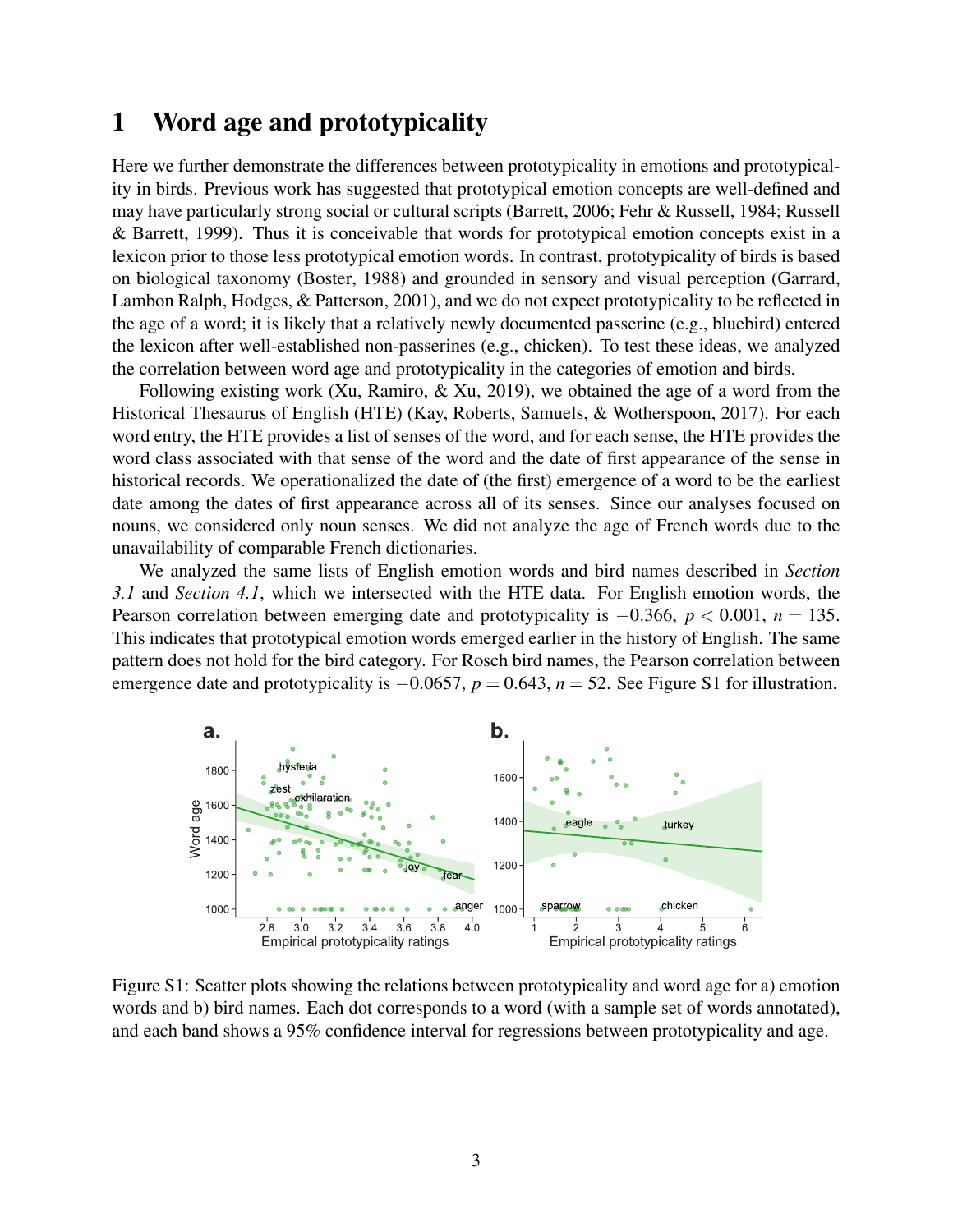## 2 Evaluation of the nearest-neighbour measure

We show that the nearest-neighbour measure of semantic change described in *Section 2* is 1) robust to variation in neighbourhood size (denoted by *k*), and 2) interpretive for a word's semantic change based on nearest neighbours retrieved at different time points.

#### 2.1 Robustness in neighbourhood size *k*

We evaluate whether the nearest-neighbour measure is robust to variation in *k*. Following *Section* 3.1, we again quantify semantic change by setting  $t_1 = 1890$  and  $t_2 = 1990$  and focus our analysis on the lists of English and French emotion words we analyzed in the main text. We show that for  $k = 20, 40, 60, 80$ , and 100, resulting degrees of semantic change *rate*(*w*,*t*<sub>1</sub>,*t*<sub>2</sub>) are highly correlated. The correlation results are summarized in Figure S2. We observed that in both English and French, the degrees of change are strongly correlated between any two of the predetermined settings of *k*, with a small decrease in correlations for the lowest value of  $k = 20$ .



Figure S2: Robustness of *kNN* demonstrated using emotion words. The first column shows results for English and the second column shows results for French. Each cell shows the Pearson correlation between changes measured by *x*-nearest neighbours and by *y*-nearest neighbours. All p-values are significant and less than 0.001.

#### 2.2 Examples of emotion semantic change

Qualitative changes in the nearest neighbours of a word offer interpretability for semantic change. We provide examples of emotion words that underwent the most and the least changes and their nearest semantic neighbours in Tables S1, S2, S3, and S4. For example, in Table S1, we observed *zest*, which used to primarily convey joy but later became primarily associated with food, is among the most changing emotion words; on the other hand, in Table S2, we observed words like *surprise* has barely changed in meaning. Similarly, in Table S3, we observed *stupéfaction* in French become less associated with despair and anxiety over time; in Table S4, the least changing words on the other hand tend to preserve similar emotion words as neighbours.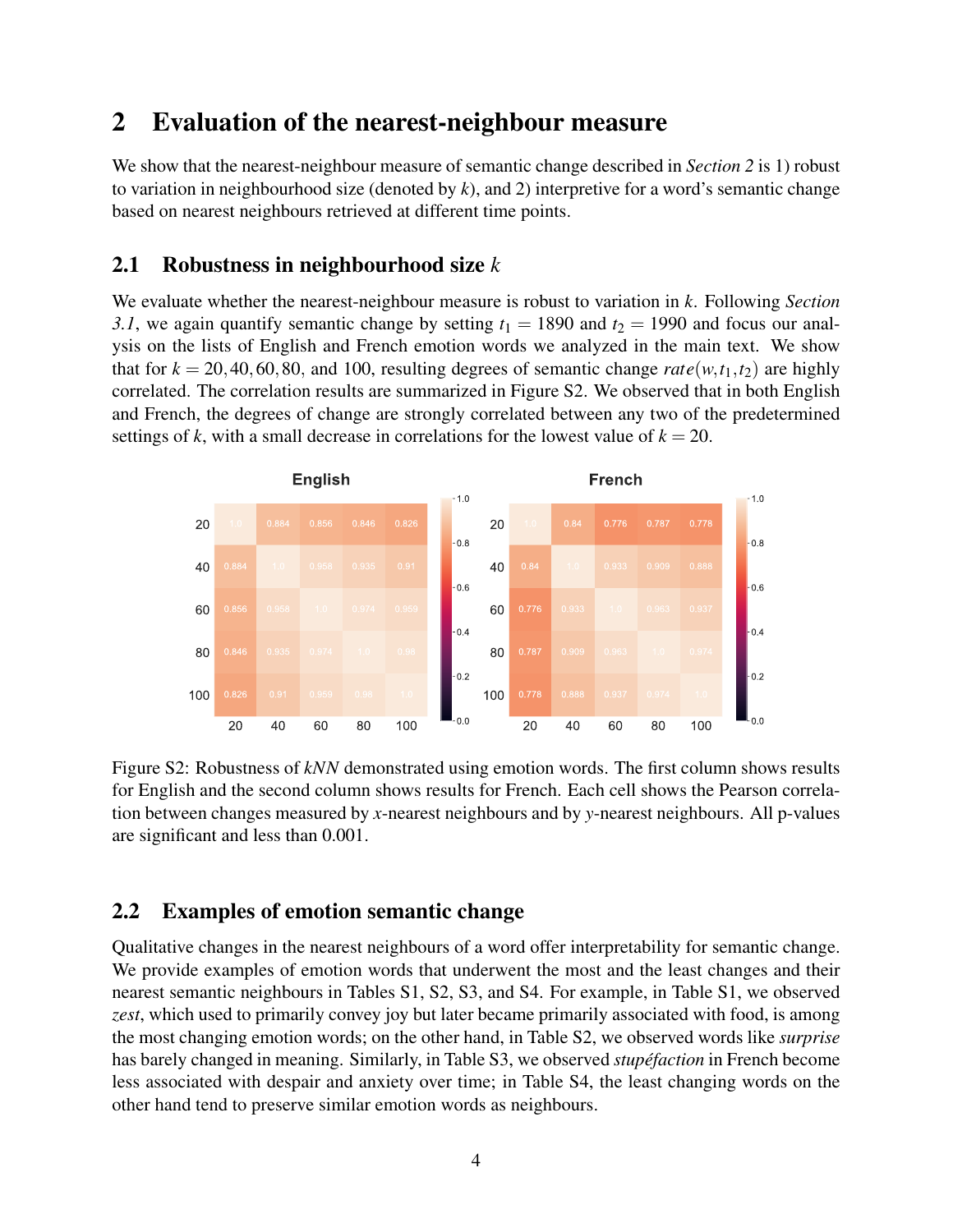| <b>Most Changing</b> | Nearest Neighbours in 1890s            | Nearest Neighbours in 1990s          |
|----------------------|----------------------------------------|--------------------------------------|
| zest                 | relish, enjoyment, sprightliness       | juice, teaspoons, vinegar            |
| infatuation          | priestcraft, devastations, misanthrope | inhomogeneity, palates, pleurisy     |
| sentimentality       | cant, sentimentalism, rusticity        | polyphony, sterne, mandel            |
| optimism             | pessimism, aptness, sentimentalism     | pessimism, insecurity, enthusiasm    |
| exhilaration         | mountebank, festivity, tulip           | joy, sadness, excitement             |
| aggravation          | misery, symptoms, consequences         | proxies, sleeplessness, stressor     |
| exasperation         | vehemence, peevishness, pitch          | astonishment, amazement, disgust     |
| glee                 | merriment, wassail, delight            | claps, shouts, megaphone             |
| cheerfulness         | hopefulness, sprightliness, vivacity   | serenity, blasphemies, cannonade     |
| gaiety               | sprightliness, vivacity, gayety        | pontellier, faints, plaudits         |
| fondness             | liking, peevishness, passion           | affection, pianists, groanings       |
| hysteria             | neurasthenia, simulation, melancholia  | neurosis, hypochondriasis, psychosis |
| dejection            | despondency, sullenness, irresolution  | pantomime, theseus, disquiet         |
| elation              | sullenness, despondency, peevishness   | despair, revulsion, dread            |
| ferocity             | fierceness, cruelty, prowess           | vigor, fury, proverb                 |
| revulsion            | feeling, disquietude, outburst         | disgust, hisses, yearnings           |
| isolation            | loneliness, disorganization, seclusion | monger, characterization, coli       |
| alienation           | eviction, property, repugnancy         | helplessness, blauner, resentment    |
| hopelessness         | uselessness, futility, helplessness    | helplessness, despair, frustration   |
| rapture              | ecstasy, delight, joy                  | joy, indignation, outcasts           |

Table S1: Top 20 most changing English emotion words along with their 3 nearest neighbours in the flanking decades.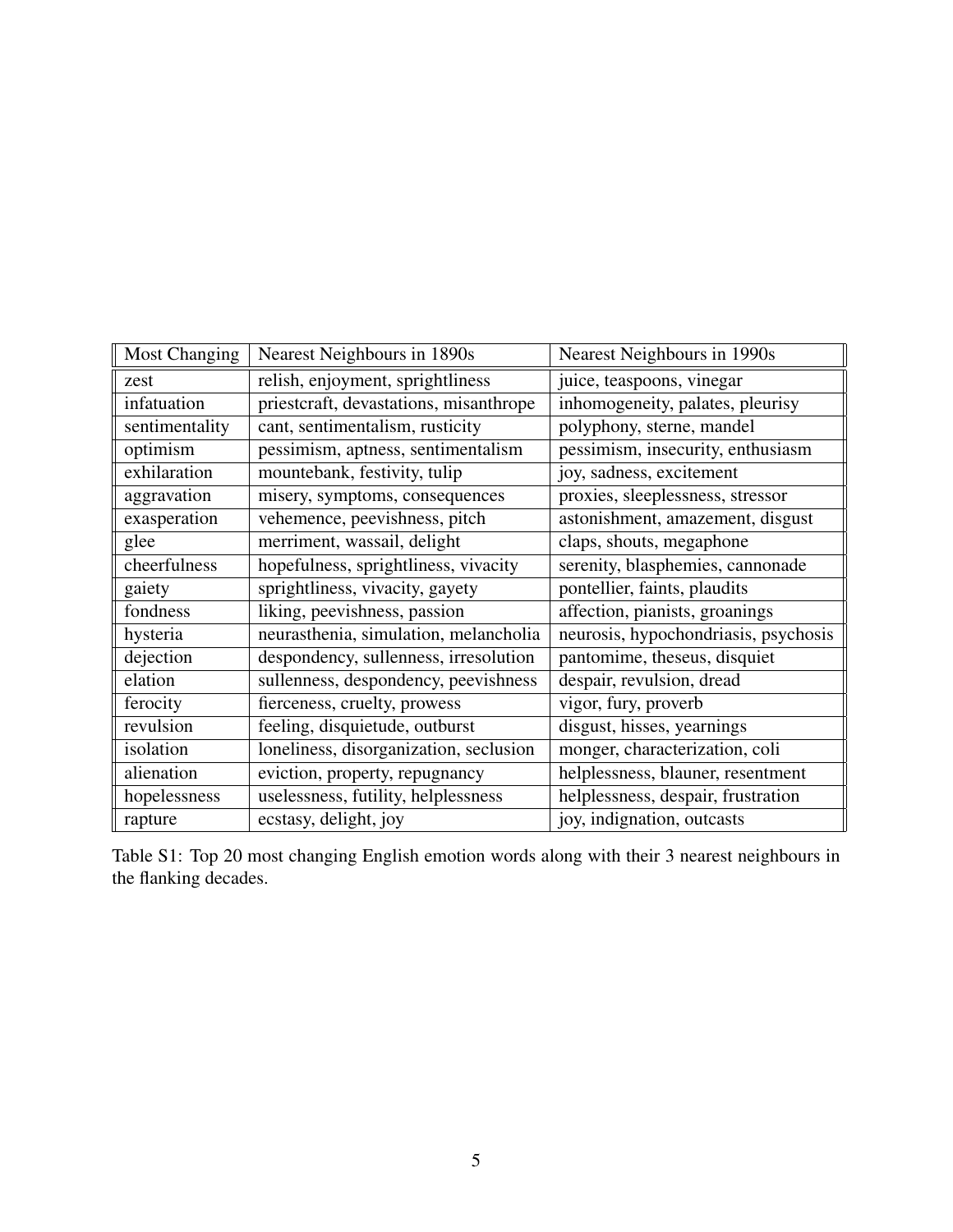| Least Changing | Nearest Neighbours in 1890s         | Nearest Neighbours in 1990s         |
|----------------|-------------------------------------|-------------------------------------|
| grief          | sorrow, anguish, joy                | sorrow, sadness, anguish            |
| pity           | compassion, love, sympathy          | compassion, shame, sadness          |
| misery         | wretchedness, miseries, degradation | sorrow, bitterness, anguish         |
| disgust        | horror, aversion, indignation       | sadness, annoyance, amazement       |
| anger          | indignation, resentment, rage       | resentment, rage, frustration       |
| surprise       | astonishment, amazement, dismay     | astonishment, amazement, dismay     |
| sorrow         | grief, anguish, sadness             | grief, sadness, misery              |
| affection      | affections, tenderness, esteem      | admiration, sympathy, love          |
| happiness      | felicity, prosperity, welfare       | prosperity, joy, enjoyment          |
| despair        | desperation, dismay, rage           | anguish, frustration, sadness       |
| fear           | dread, anger, shame                 | dread, resentment, anger            |
| horror         | terror, astonishment, amazement     | terror, astonishment, amazement     |
| regret         | disappointment, grief, sorrow       | disappointment, sadness, bitterness |
| envy           | jealousy, uncharitableness, hatred  | jealousy, hatred, resentment        |
| disappointment | mortification, grief, regret        | frustration, sadness, regret        |
| rage           | fury, anger, indignation            | anger, fury, indignation            |
| shame          | disgrace, infamy, blush             | guilt, pity, humiliation            |
| astonishment   | amazement, surprise, dismay         | amazement, dismay, surprise         |
| joy            | gladness, delight, grief            | delight, sorrow, excitement         |
| sympathy       | sympathies, compassion, affection   | affection, admiration, compassion   |

Table S2: Top 20 least changing English emotion words along with their 3 nearest neighbours in the flanking decades.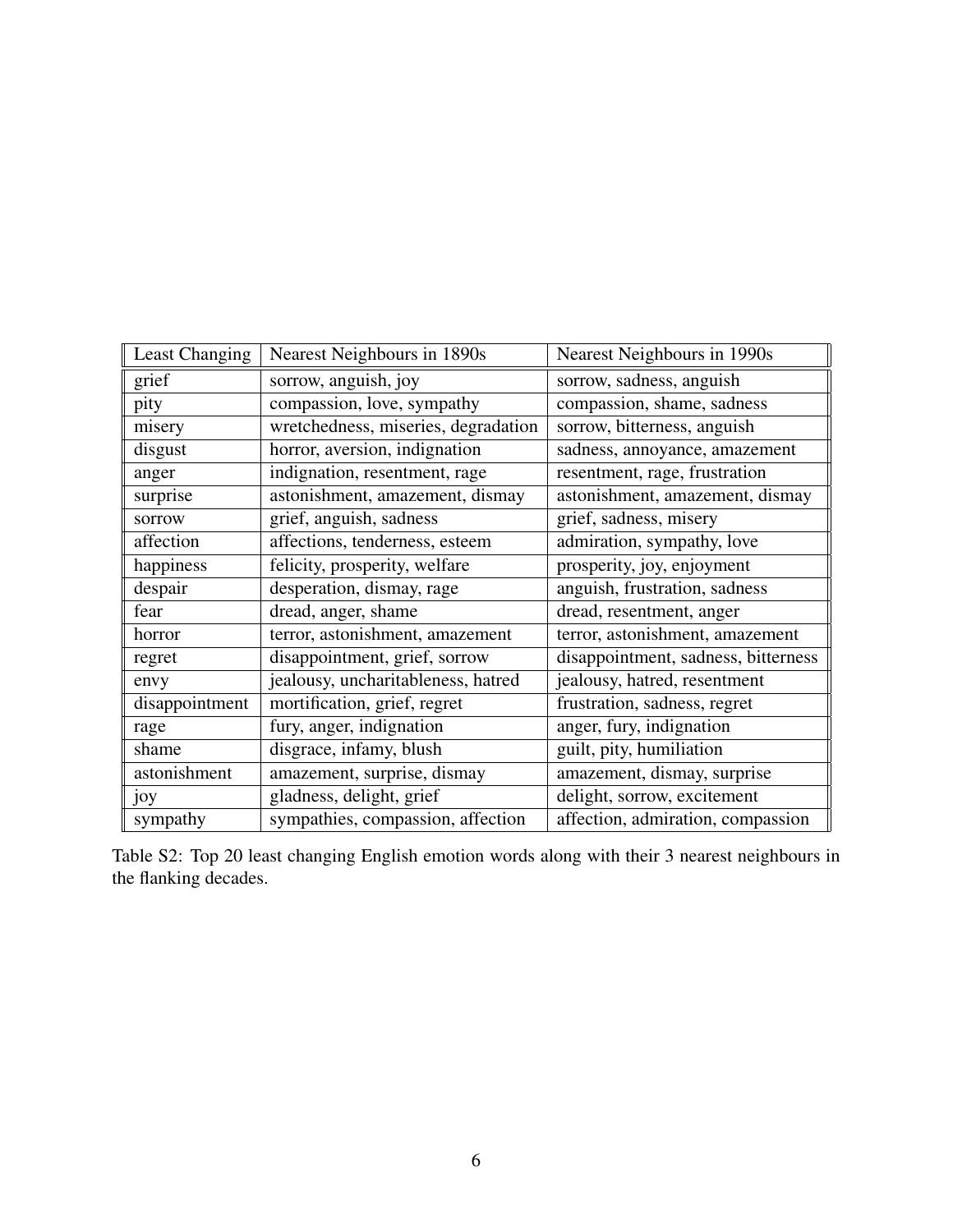| <b>Most Changing</b> | Nearest Neighbours in 1890s           | Nearest Neighbours in 1990s         |
|----------------------|---------------------------------------|-------------------------------------|
| stupéfaction         | indiscrétion, désespoir, anxiété      | désapprobation, émotion, allégresse |
| suspicion            | inculpation, défiance, prévention     | méfiance, défiance, incertitude     |
| culpabilité          | réussite, identité, présomption       | infériorité, persécution, châtiment |
| déplaisir            | étonnement, inquiétude, appréhensions | plaisir, mâle, océans               |
| torpeur              | engourdissement, apathie, léthargie   | apathie, consternation, stupeur     |
| extase               | contemplation, stupeur, somnambulisme | contemplation, joie, angoisse       |
| soupçon              | soupçons, équivoque, délit            | préjugé, partialité, préjugés       |
| hystérie             | épilepsie, diabète, étiologie         | névrose, épilepsie, névroses        |
| séduction            | adultère, entraînements, cruauté      | immédiateté, impiété, éloquence     |
| désolation           | épouvante, dévastation, misère        | pauvreté, saleté, nausées           |
| froideur             | bonhomie, trousseau, bassesse         | arrogance, ingratitude, insolence   |
| excitation           | irritation, nerfs, nerf               | tension, angoisse, agitation        |
| intimidation         | violence, ruse, corruption            | menaces, coercition, chantage       |
| timidité             | fierté, délicatesse, naïveté          | docilité, avidité, découragement    |
| tension              | volts, pression, potentiel            | appareillage, excitation, tensions  |
| intérêt              | intérêts, utilité, équité             | intérêts, utilité, rentabilité      |
| espérance            | espoir, espérances, désir             | espoir, espérances, désir           |
| dépit                | mépris, défaillances, hésitations     | grâce, précocité, conséquence       |
| allégresse           | fierté, épouvante, gaieté             | joie, émotion, gaieté               |
| effusion             | sang, tendresse, larmes               | sang, amertume, lucre               |

Table S3: Top 20 most changing French emotion words along with their 3 nearest neighbours in the flanking decades.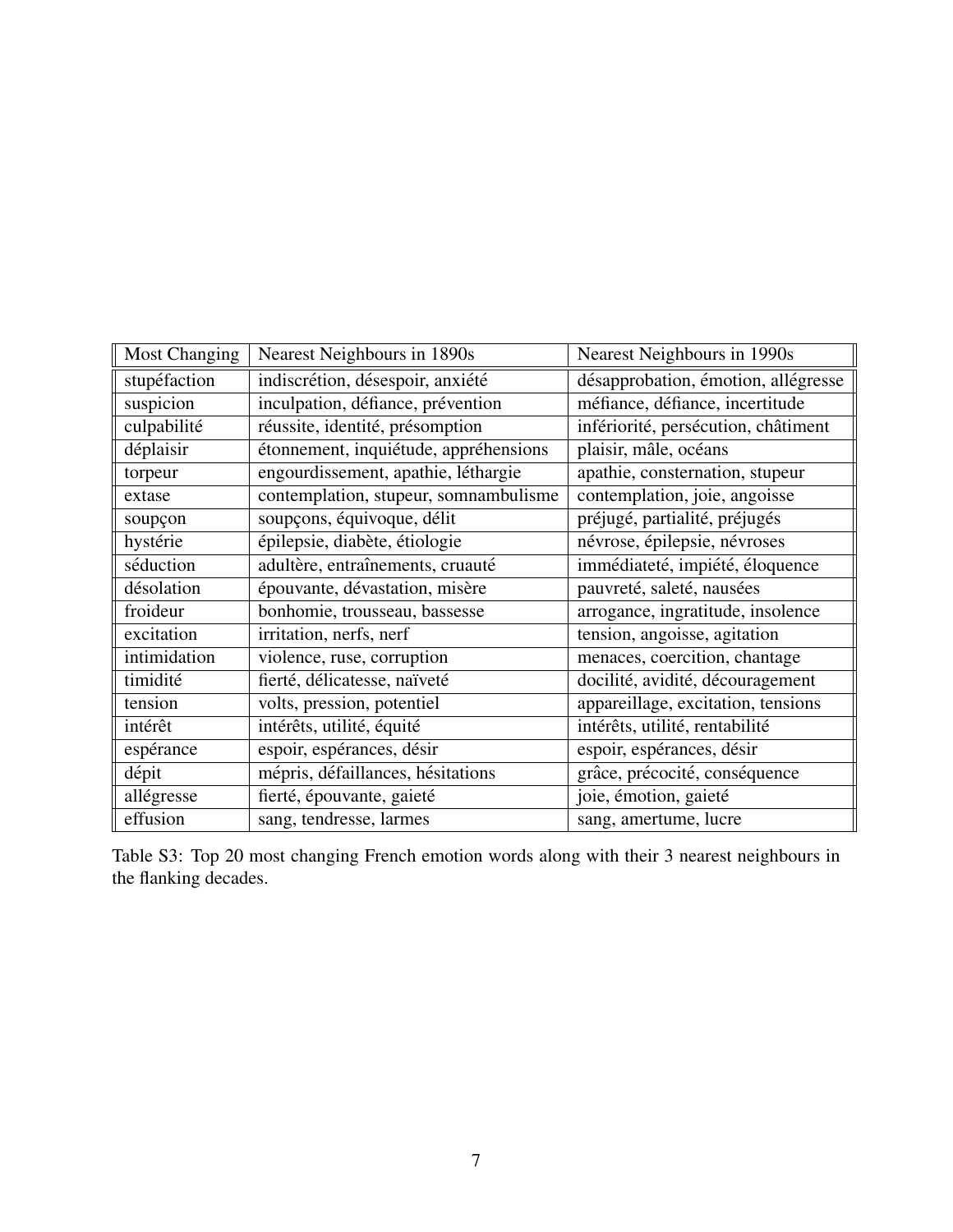| <b>Least Changing</b> | Nearest Neighbours in 1890s           | Nearest Neighbours in 1990s       |
|-----------------------|---------------------------------------|-----------------------------------|
| tristesse             | angoisse, amertume, effroi            | amertume, douleur, angoisse       |
| tendresse             | bienveillance, sympathie, sollicitude | douceur, compassion, amour        |
| patience              | courage, persévérance, prudence       | courage, persévérance, audace     |
| orgueil               | vanité, amour, ambition               | arrogance, insolence, vanité      |
| horreur               | honte, effroi, angoisse               | opprobre, effroi, tristesse       |
| effroi                | tristesse, consternation, terreur     | tristesse, consternation, horreur |
| indignation           | admiration, effroi, cri               | enthousiasme, cri, admiration     |
| joie                  | tristesse, douleur, bonheur           | tristesse, enthousiasme, douleur  |
| honte                 | horreur, chagrin, humiliation         | opprobre, humiliation, peur       |
| jalousie              | haine, ambition, convoitise           | arrogance, haine, rancune         |
| colère                | désespoir, mécontentement, anxiété    | désespoir, fureur, émotion        |
| douleur               | chagrin, souffrance, douleurs         | souffrance, tristesse, douleurs   |
| stupeur               | tristesse, angoisse, effroi           | consternation, surprise, effroi   |
| vengeance             | haine, ressentiment, fureur           | haine, jalousie, orgueil          |
| bonheur               | malheur, gloire, joie                 | malheur, joie, plaisir            |
| chagrin               | douleur, tristesse, honte             | tristesse, douleur, amertume      |
| terreur               | effroi, horreur, haine                | horreur, effroi, anarchie         |
| enthousiasme          | ardeur, joie, admiration              | joie, admiration, indignation     |
| impatience            | anxiété, indignation, angoisse        | joie, humeur, espoir              |
| souffrance            | douleur, tristesse, angoisse          | douleur, angoisse, souffrances    |

Table S4: Top 20 least changing French emotion words along with their 3 nearest neighbours in the flanking decades.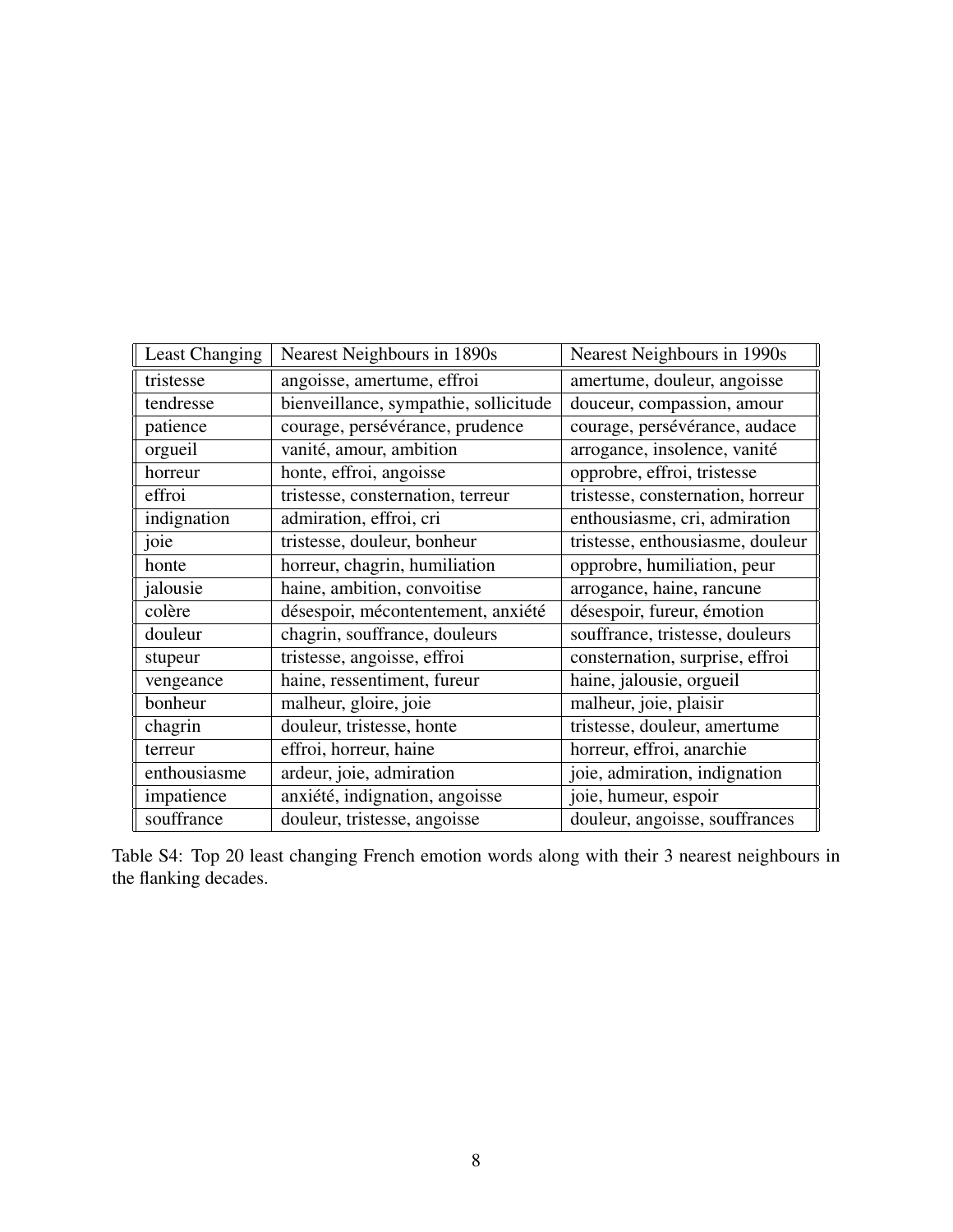## 3 Additional analyses of emotion semantic change

We describe three additional analyses that corroborate our findings on emotion semantic change in the main text. The first analysis rules out the possibility that our findings are an artifact of the non-emotion senses of polysemous emotion concepts (e.g., *zest*). The second analysis shows that additional predictors based on hypernymy-hyponymy and degrees of polysemy do not subsume the effects of prototypicality on emotion semantic change. The third analysis provides evidence that our results on emotion concepts were not caused by artifacts in our estimation of prototypicality.

#### 3.1 Category-bounded analysis

We investigate the robustness of our semantic change analyses by considering a variant of the nearest-neighbour measure discussed in *Section 2*. Originally in *Section 2*, the degree of semantic change of a word *w* is defined as the Jaccard distance between its nearest neighbours at time  $t_1$ ,  $kNN(t_1)$ , and its nearest neighbours at a later time,  $kNN(t_2)$ , where  $kNN$  is restricted to nouns in the entire lexicon and determined by cosine similarity over word vectors. Since the meaning of every emotion word is represented by one word vector only, the set *kNN* might also capture meaning change with respect to the word's polysemes and homonyms, i.e., meaning change outside the category of emotion. To assess how such meaning change might affect our results, we restricted the set of nearest neighbours so that only the list of emotion words are included, i.e., a categorybounded analysis of emotion semantic change. Since the set of emotion words is much smaller than the full lexicon, we set the size of the neighbourhood to be  $k = 25$ .

We first provide evidence that this variant of the nearest-neighbour measure is also capable of capturing semantic change by showing 1) this measure is positively correlated with the original nearest-neighbour measure, and 2) this measure captures the negative relationship between frequency and semantic change (Hamilton, Leskovec, & Jurafsky, 2016). We obtain degrees of change under this variant measure by following the same procedure described in *Section 2*. In the case of English emotion words, the Pearson correlation between degrees of semantic change measured by this variant and degrees obtained by the original measure is  $0.751$ ,  $p < 0.001$ ,  $n = 123$ ; the Pearson correlation between degrees of change measured by the variant and frequency is  $-0.489$ ,  $p < 0.001$ ,  $n = 123$ . In the case of French emotion words, the Pearson correlation between degrees of change measured by this variant and degrees obtained by the original measure is 0.604,  $p < 0.001$ ,  $n = 112$ ; the Pearson correlation between degrees of change measured by the variant and frequency is  $-0.203$ ,  $p = 0.0318$ ,  $n = 112$ . These results suggest this variant is capable of replicating patterns of change identified previously.

After validating this variant measure, we also repeated the analyses on emotion semantic change described in the main text. Figure S3 shows a significant negative correlation between prototypicality and degree of semantic change: for English,  $\rho = -0.535$ ,  $p < 0.001$ ,  $n = 123$ ; for French,  $\rho = -0.558$ ,  $p = 0.002$ ,  $n = 112$ . Figure S4 shows multiple regression results similar to the results presented in the main text. The adjusted  $R^2$  for English is 0.432, with  $p < 0.001$ ,  $n = 123$ . Mean regression coefficients for prototypicality ( $\beta = -0.479$ ,  $p < 0.001$ ) and frequency ( $\beta = -0.0356$ ,  $p < 0.001$ ) remained negative and significant, whereas valence ( $\beta = 0.0112$ ,  $p = 0.091$ ) is insignificant. Again, results hold similarly for French with the adjusted  $R^2 = 0.381$ , *p* < 0.001, *n* = 112 (prototypicality β = −0.600, *p* < 0.001; frequency β = −0.0208, *p* < 0.001; valence  $\beta = -0.0015$ ,  $p = 0.599$ ). Compared to the main results, we observed that prototypicality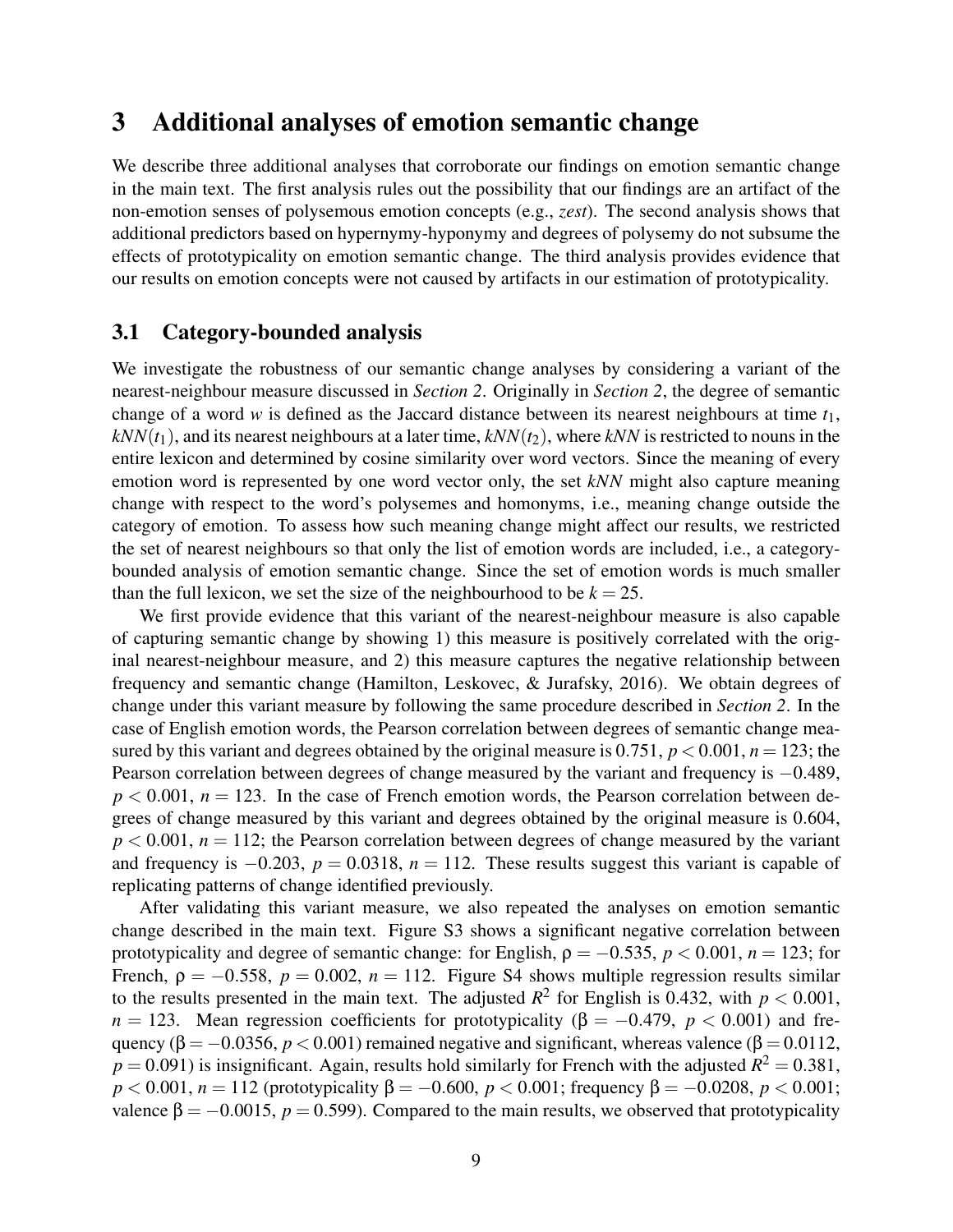remains a competitive predictor of semantic stability relative to frequency.



Figure S3: Scatter plots showing the negative correlations between emotion prototypicality and rates of semantic change between the 1890s and 1990s, in a) English and b) French. Each dot corresponds to an emotion term (with a sample set of words annotated), and each band shows a 95% confidence interval for regressions between prototypicality and rates of semantic change.



Figure S4: Predictor coefficients from multiple regressions on rates of semantic change. Error bars show standard error, and "n.s.", "\*\*", "\*\*\*", denote no significance at  $p < 0.05$ , and  $p < 0.05$ ,  $p < 0.01$ ,  $p < 0.001$  respectively. a) shows results for English, and b) shows results for French.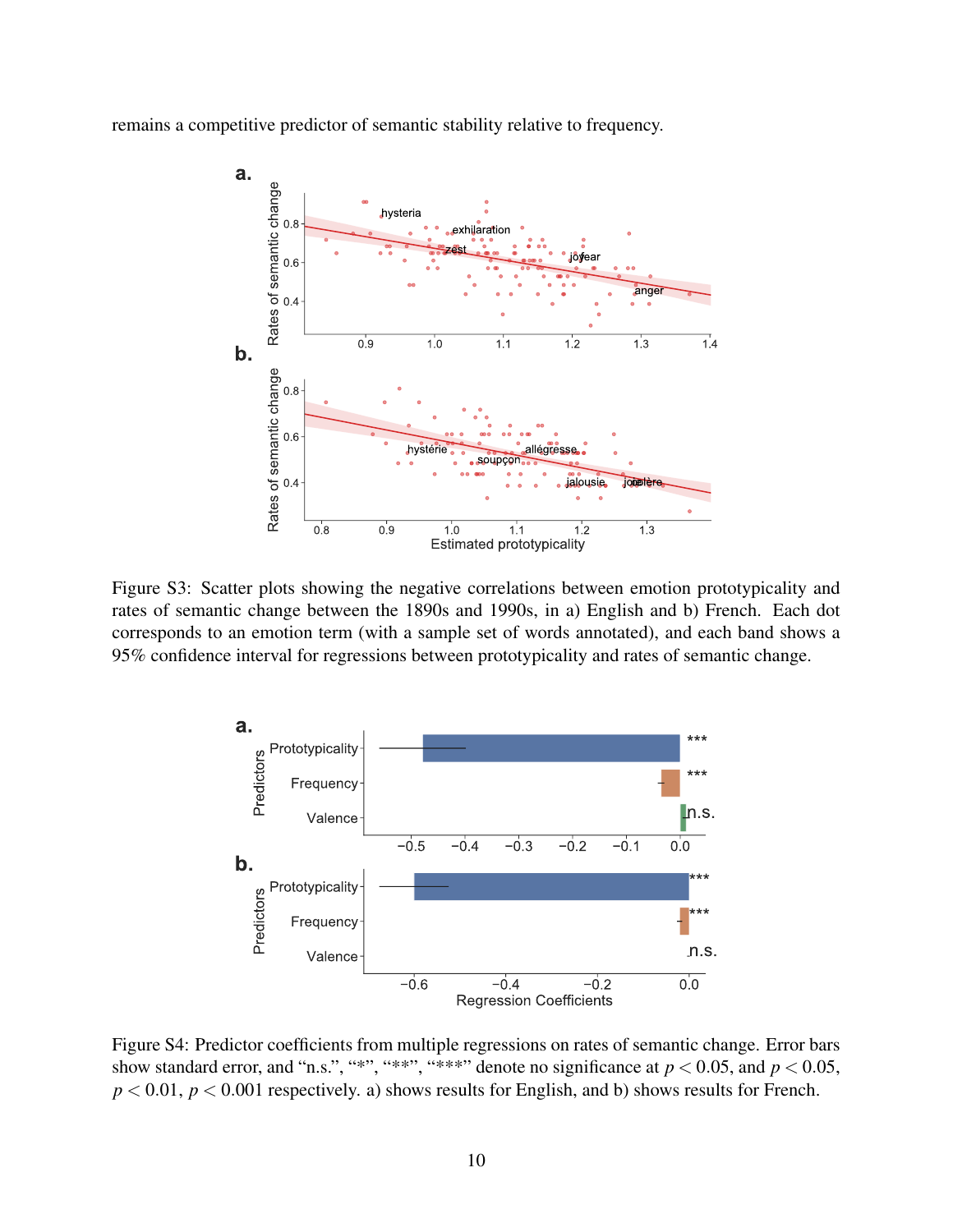#### 3.2 Other factors of semantic change

In the main text, we tested prototypicality as a predictor of semantic stability alongside frequency. Here we examine the role of prototypicality in predicting semantic stability by controlling for three additional predictors: 1) the degree of polysemy of a word, 2) superordinate-subordinate relations between emotion words, and 3) the age of acquisition (AoA) of a word. Firstly, similar to frequency, we control for degree of polysemy because it is a general predictor of semantic change which has been found to negatively correlate with stability in meaning (Hamilton et al., 2016; Luo & Xu, 2018). Secondly, since one function of prototypical emotion words is that they can help define more complex emotion words (Johnson-Laird & Oatley, 1989) and this anchoring function may provide relative semantic stability,<sup>1</sup> we examine superordinate-subordinate relations (i.e., the hierarchy in the semantic category of emotion) as a potential confounding variable influencing both prototypicality and semantic change. Thirdly, since prototypical emotion words are relatively well-defined and would be easy to learn, and that AoA is a known predictor of stability in lexical change (Monaghan, 2014; Monaghan & Roberts, 2019), we control for AoA as a potential mediator between prototypicality and semantic change.

Following Luo and Xu (2018), we operationalized the degree of polysemy of a word as the number of senses the word had at the starting time  $t_1 = 1890$  according to the HTE (Kay et al., 2017). To operationalize superordinate-subordinate relations, we used WordNet (Fellbaum, 1998) provided by NLTK (Loper & Bird, 2002). Specifically, we constructed a directed graph based on hypernym-hyponym relations, where the root is the sense for *feeling*, and the other nodes correspond to the most frequent sense of an emotion word (see Figure S5 for illustration). Then, we quantified a word's degree of subordination as its depth in the graph. For example, the word *thrill* has a depth of 4, while *joy* has a depth of 2. Furthermore, to match the historical period of our analyses, we used objective, test-based measurements of AoA originally published by Dale and O'rourke (1981). A digitized version of this data was obtained from Brysbaert and Biemiller (2017), where each entry contains a word form, its meaning, and the age at which it was acquired. We computed the AoA of a word by taking the average over all entries in which it appears. Due to the lack of analogous French historical data, we only focused on English emotion words. We assumed these hypernym-hyponym relations and AoA are stable over the past century. After intersecting WordNet and AoA with our historical resources described in the main text, we had a total of 109 English emotion words.

We analyzed these factors using our materials and methods described in *Section 3.1* and *Section 3.2* of the main text. Specifically, we computed the rates of change for every emotion concept *x*, *rate*( $x$ , 1890, 1990). Then, we performed a multiple regression using the following formula:

$$
rate(x, 1890, 1990) \sim p(x|c = emotion) + freq(x) + poly(x) + val(x) + depth(x) + AoA(x)
$$
 (1)

where  $poly(x)$  is the degree of polysemy of the word operationalized by number of senses,  $depth(x)$ is the depth of the concept in the hypernym-hyponym graph we constructed, and  $A \circ A(x)$  is the age at which the word was acquired.

Figure S6 shows the multiple regression results suggesting the dominant roles of prototypicality and frequency. The adjusted  $R^2$  of the model is 0.697, with  $p < 0.001$ ,  $n = 109$ ; mean regression

<sup>1</sup>For example, suppose *joy* is part of the definition of *exhilaration*; if the meaning of *joy* changed, the meaning of *exhilaration* will necessarily change as well, but not vice versa.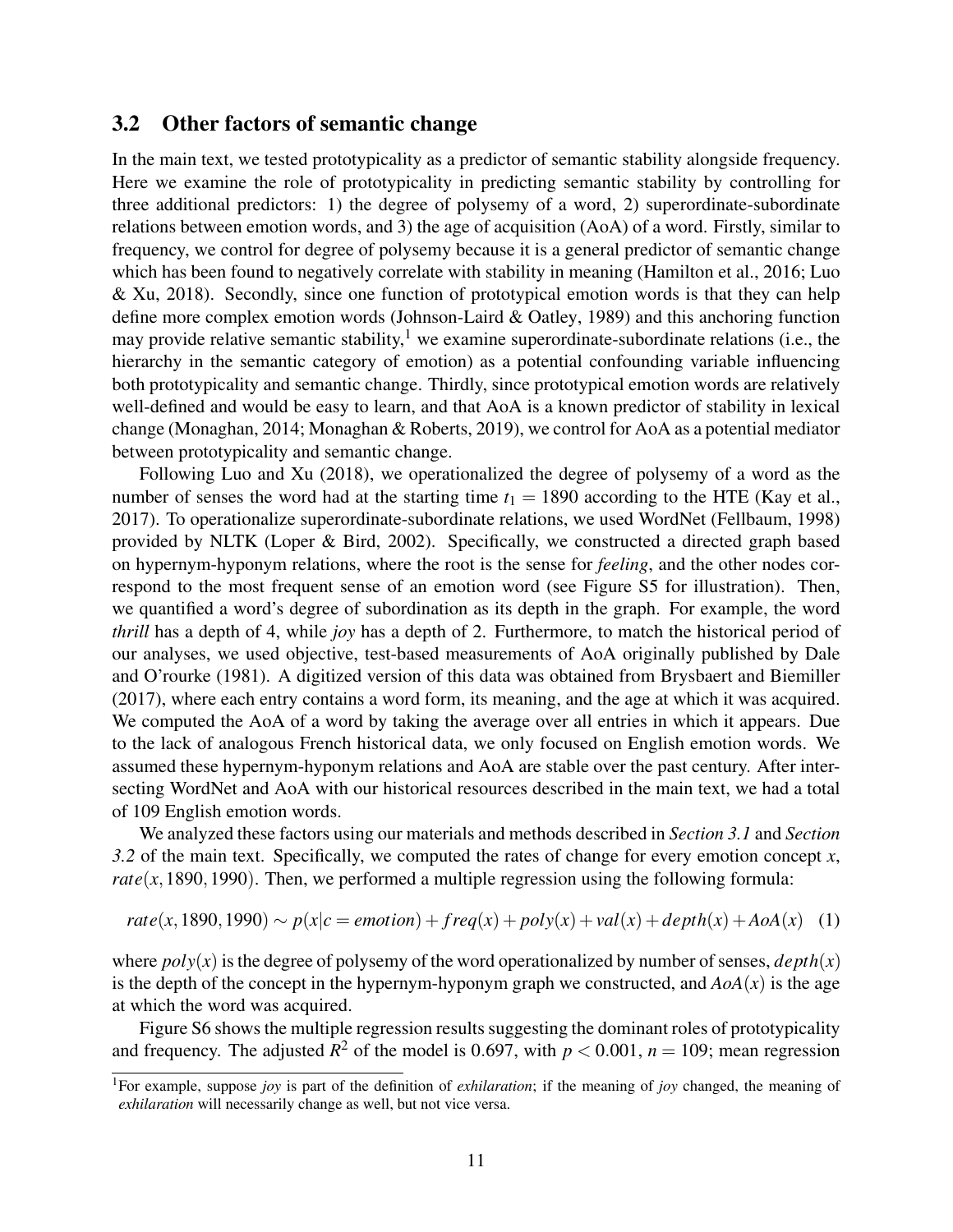

Figure S5: WordNet hierarchy of hypernyms and hyponyms for a) positive emotion words and b) negative emotion words. Valence is determined by our data described in *Section 3.1*.

coefficients for prototypicality ( $\beta = -0.4704$ ,  $p < 0.001$ ) and frequency ( $\beta = -0.0460$ ,  $p < 0.001$ ) are significant, but for valence (β = 0.0049, *p* = 0.267), number of senses (β = 0.0029, *p* = 0.075), depth (β = -0.0057,  $p = 0.408$ ), and AoA (β = 0.0036,  $p = 0.093$ ) it is insignificant. We observe that prototypicality still has a significant, negative effect as predicted by our hypothesis. We also observe that we can reproduce the finding by Hamilton et al. (2016) for frequency.

### 3.3 Human judgements of prototypicality

We repeated the analysis in the previous section by replacing estimated prototypicality with empirical prototypicality ratings. We computed the rates of change for every emotion concept *x*,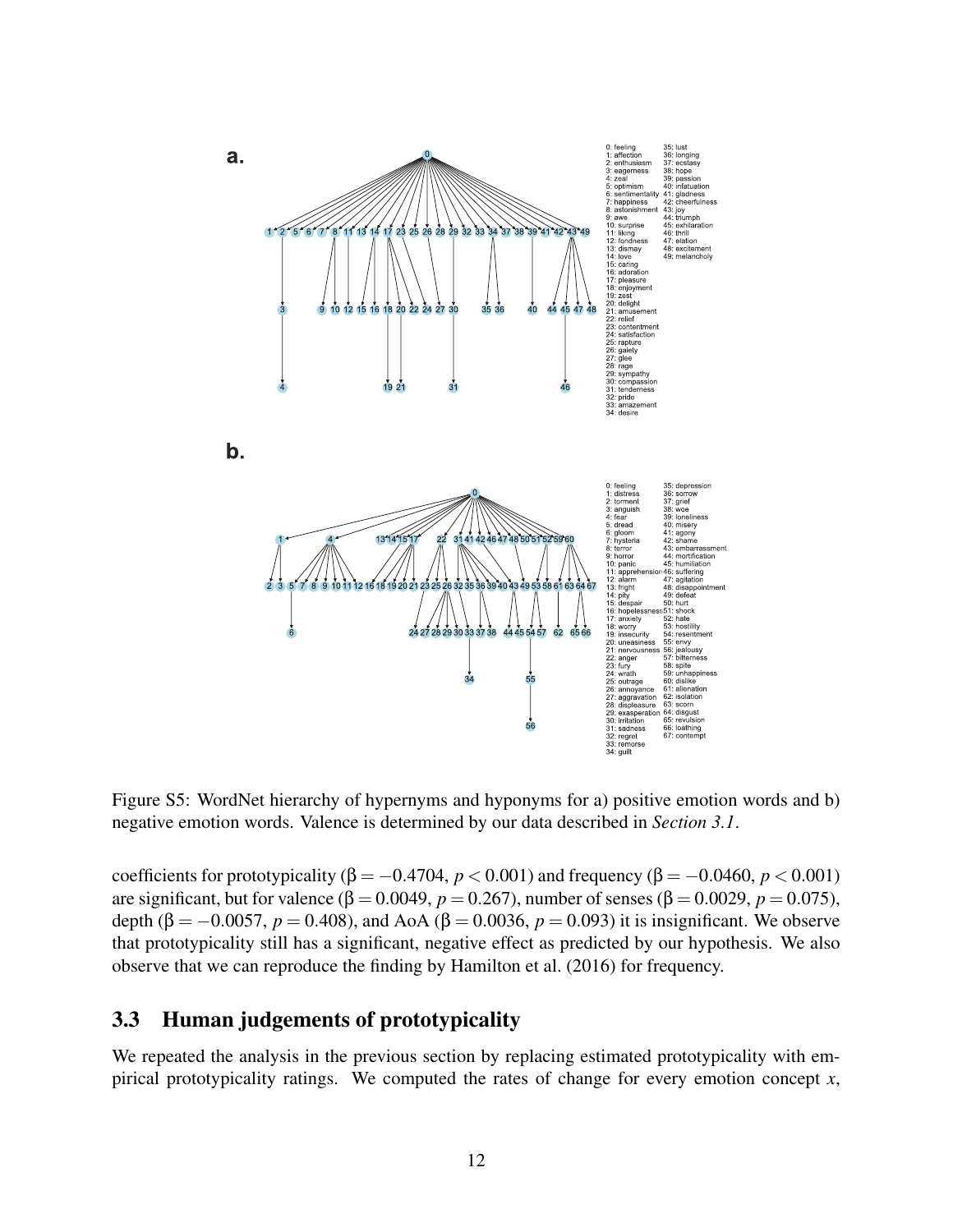

Figure S6: Predictor coefficients from multiple regressions on rates of semantic change. Error bars follow the same layout as Figure S4. Prototypicality is estimated using Equation 2 in the main text.



Figure S7: Predictor coefficients from multiple regressions on rates of semantic change. Error bars follow the same layout as Figure S4. Prototypicality is based on human ratings.

*rate*( $x$ , 1980, 1990). Then, we performed multiple regression using the following formula:

$$
rate(x, 1980, 1990) \sim proto(x) + freq(x) + poly(x) + val(x) + depth(x)
$$
\n
$$
(2)
$$

where  $proto(x)$  is the prototypicality rating of *x* obtained from Shaver, Schwartz, Kirson, and O'connor (1987).

Figure S7 shows the multiple regression results. The adjusted  $R^2$  of the model is 0.524, with  $p < 0.001$ ,  $n = 109$ ; mean regression coefficients for prototypicality ( $\beta = -0.0887$ ,  $p = 0.025$ ), frequency (β = -0.0793, *p* < 0.001), number of senses (β = 0.0097, *p* = 0.002), and valence (β = 0.0222,  $p = 0.014$ ) are significant, but for depth (β = -0.0250,  $p = 0.077$ ) and AoA (β = 0.0062,  $p = 0.150$ ) it is insignificant. We observe that empirical prototypicality also has a significant, negative effect, albeit the effect size is smaller than previously.